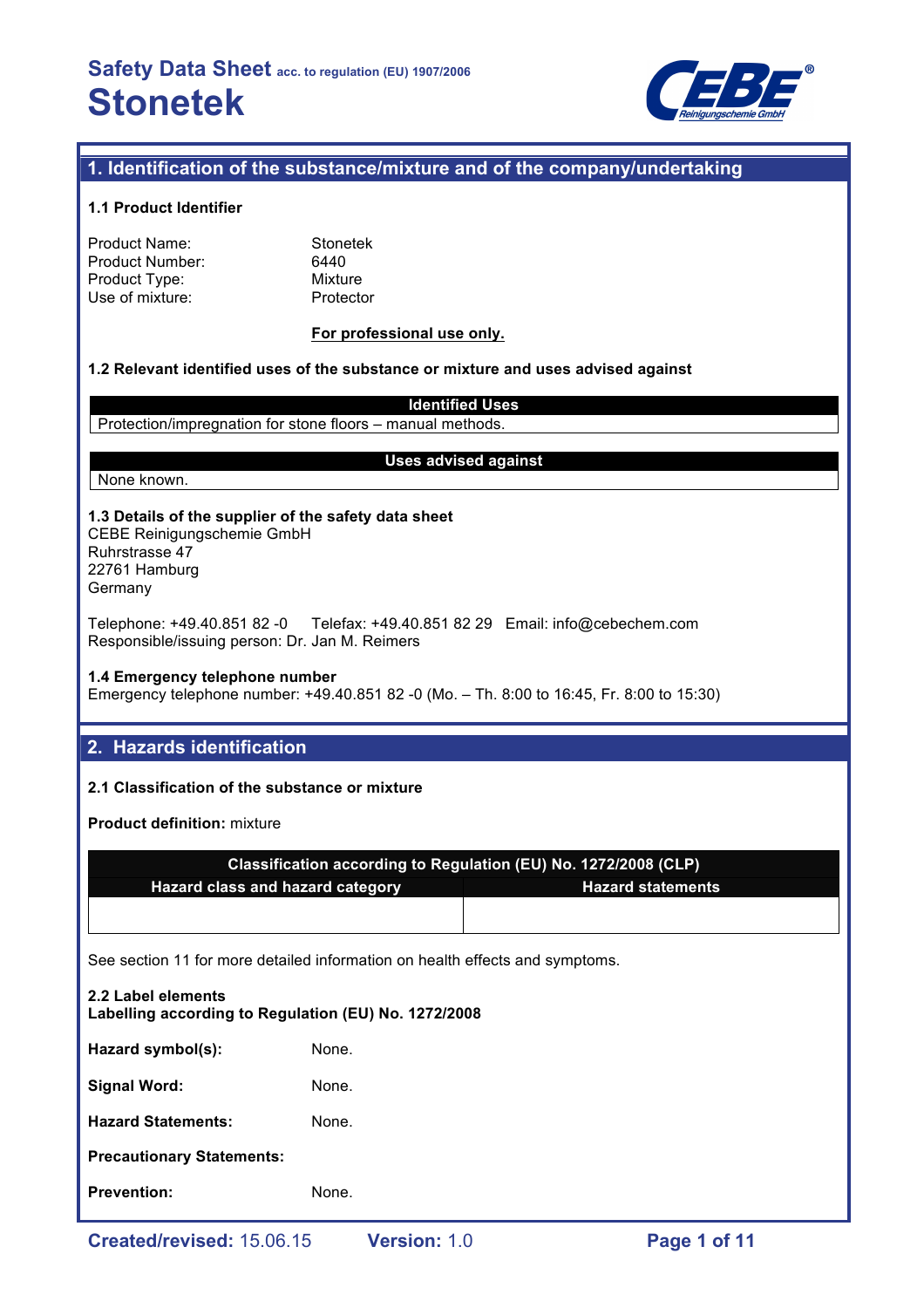

| <b>Reaction:</b> | None. |
|------------------|-------|
| Storage:         | None. |
| Disposal:        | None. |

**Additional labelling elements:** None.

#### **2.3 Other hazards**

**Other hazards that do not lead to a classification:** Not applicable.

## **3. Composition/information on ingredients**

#### **3.2 Mixtures**

| <b>Hazardous</b><br><b>Components</b>                                    | <b>Identifiers</b> | $Wt - %$ | <b>Classifcation</b><br>(EU) 1272/2008 |  |  |  |
|--------------------------------------------------------------------------|--------------------|----------|----------------------------------------|--|--|--|
|                                                                          |                    |          |                                        |  |  |  |
| See section 16 for the full wording of the above mentioned H-statements. |                    |          |                                        |  |  |  |

At the time of creation of this data sheet no further ingredients were classified as hazardous to health or environment or were contained in concentrations that did not mandate their mention in this section.

## **4. First aid measures**

#### **4.1 Description of first aid measures**

**Eye contact**: Immediately flush eyes with plenty of water, occasionally lifting the upper and lower eyelids. Check for and remove any contact lenses. In case of irritation consult a physician.

**Inhalation**: Remove victim to fresh air and keep at rest in a position comfortable for breathing. Get medical attention if symptoms occur.

**Skin contact:** Flush contaminated skin with plenty of water. Remove contaminated clothing and shoes. Get medical attention if symptoms occur.

**Ingestion:** Rinse mouth with water. Do not induce vomiting unless directed to do so by medical personnel. Get medical attention if symptoms occur.

**Protection of first-aiders:** No action shall be taken involving any personal risk or without suitable training.

#### **4.2 Most important symptoms and effects, both acute and delayed**

#### **Potential acute health effects**

**Eye contact:** No known significant effects or critical hazards. **Inhalation:** No known significant effects or critical hazards. **Skin contact:** No known significant effects or critical hazards. **Ingestion:** No known significant effects or critical hazards.

#### **Signs / symptoms of overexposure**

**Eye contact**: No specific data. **Inhalation**: No specific data.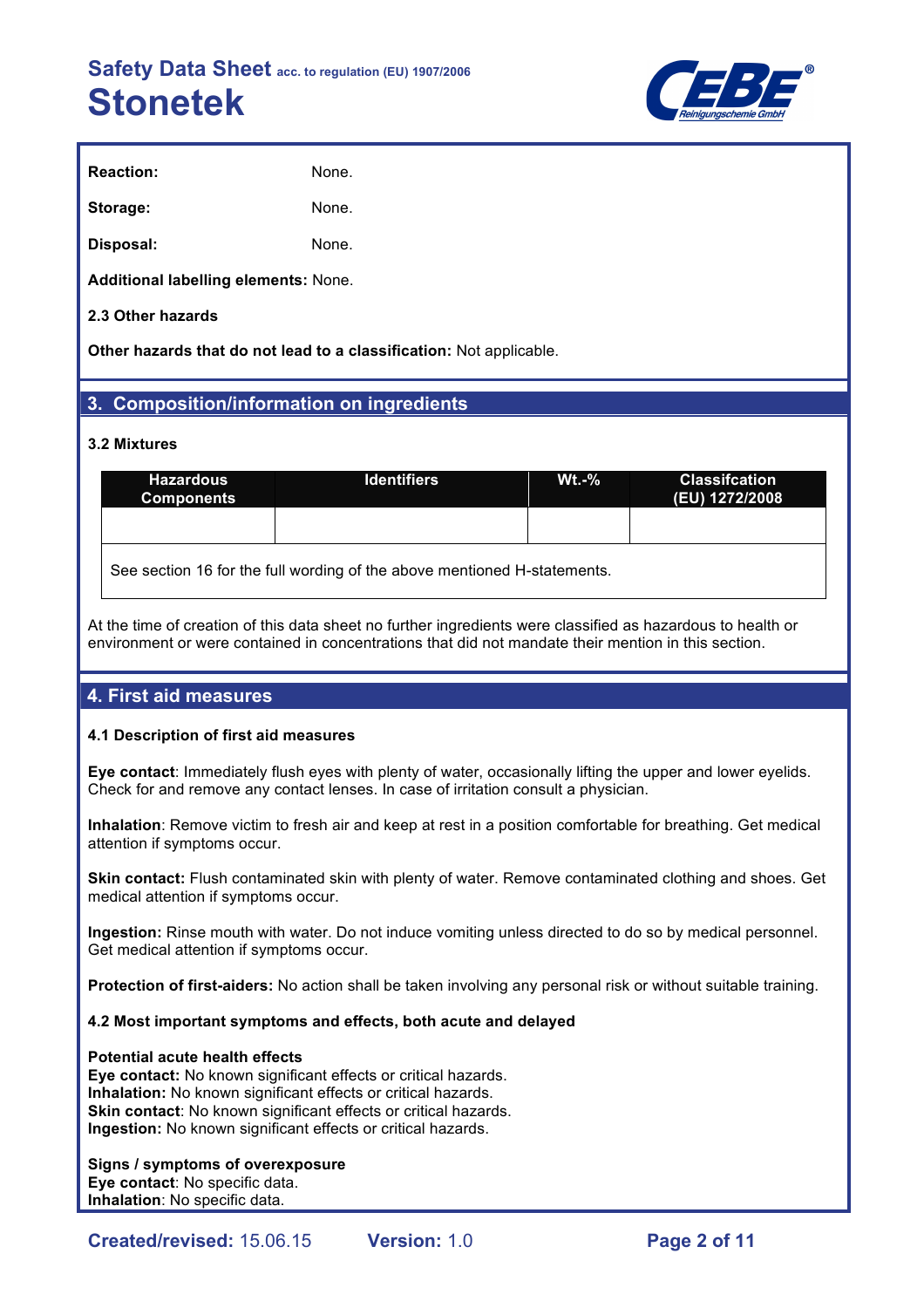

**Skin contact: No specific data. Ingestion:** No specific data.

### **4.3 Indication of any immediate medical attention and special treatment needed**

**Indications for the physician:** Treat symptomatically. If larger amounts have been swallowed or inhaled consult specialist for poisoning.

**Special treatement:** No special treatment.

## **5. Fire fighting measures**

#### **5.1 Extinguishing media**

**Suitable extinguishing media:** Use an extinguishing agent suitable for the surrounding fire.

**Unsuitable extinguishing media:** None known.

#### **5.2 Special hazards arising from the substance or mixture**

**Hazards from the substance or mixture**: In a fire or if heated, a pressure increase will occur and the container may burst.

**Hazardous combustion products:** Decomposition products may include the following materials: carbon dioxide, carbon monoxide, oxides.

#### **5.3 Advice for firefighters**

**Special precautions for fire- fighters:** In case of fire the scene cordon immediately removing all persons from the danger area. No action shall be taken involving any personal risk or without suitable training. Move containers from fire area if safe to do so. Spray fire-exposed containers with water to cool.

**Special protective equipment for firefighters:** Fire fighters should wear proper protective equipment.

## **6. Accidental release measures**

#### **6.1 Personal precautions, protective equipment and emergency procedures**

**For persons that are not emergency technicians:** No action shall be taken involving any personal risk or without suitable training. Evacuate surrounding areas. Keep unnecessary and unprotected personnel from entering. Do not touch or walk through spilled material. Avoid breathing vapor or mist. Ensure adequate ventilation. In case of insufficient ventilation wear suitable respiratory equipment. Put on appropriate personal protective equipment.

**For first aid personel in case of emergency:** If protective equipment/clothing is needed in case of accidental release, Section 8 should be consulted for appropriate and inappropriate materials. See section 8 for further information on hygiene measures.

#### **6.2 Environmental precautions**

Avoid the proliferation and dispersal of spilled material and contact with soil, waterways, drains and sewers. Inform the relevant authorities if the product has caused environmental pollution (sewers, waterways, soil or air).

#### **6.3 Methods and materials for containment and cleaning up**

**Small amounts:** Dilute with plenty of water. Absorb with an inert material and place in an appropriate waste disposal.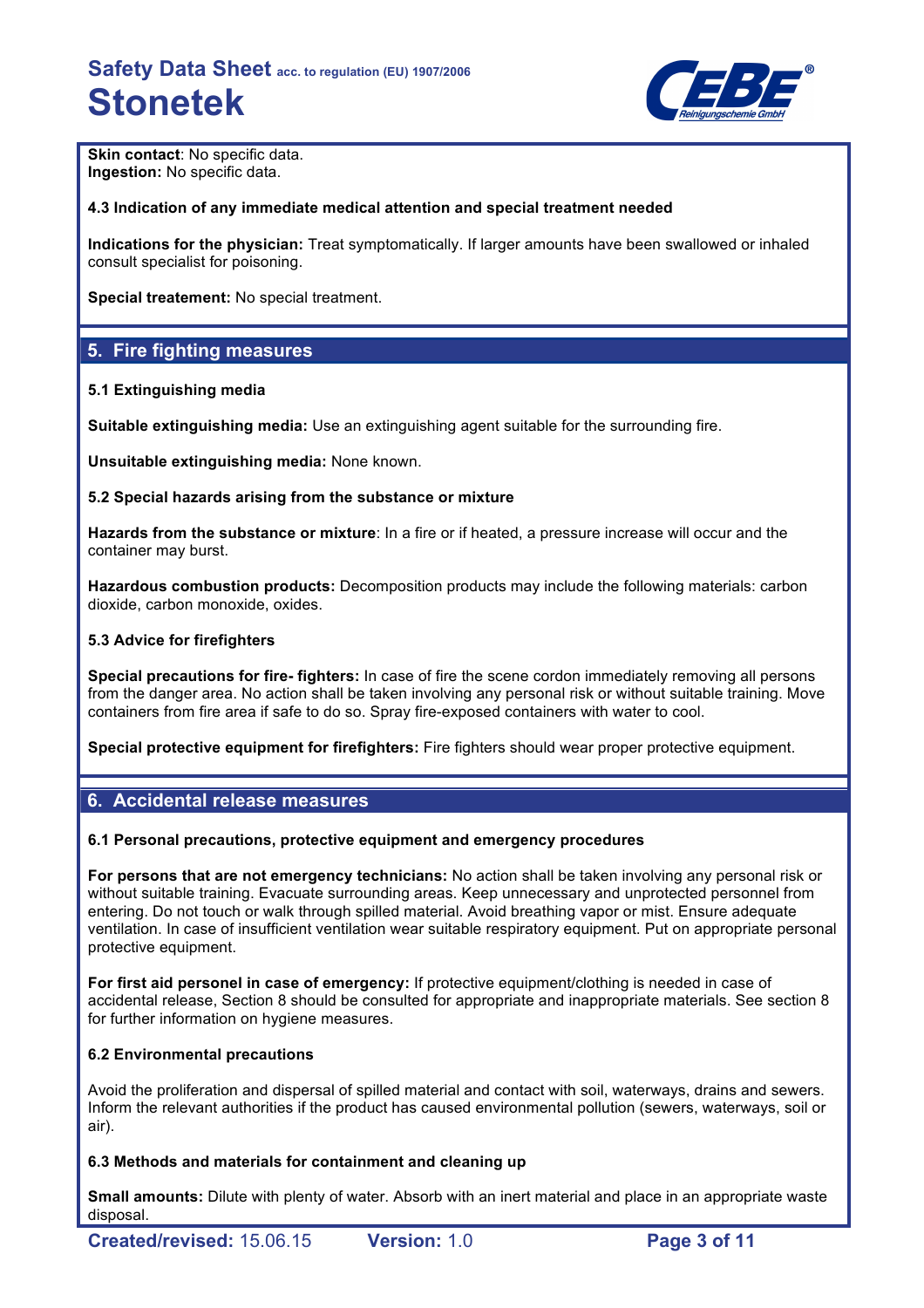

**Large amounts:** avoid entry into sewers, water courses, basements, or confined areas.Collect spilt material using non-flammable absorption agent (eg. sand, earth, vermiculite or diatomaceous earth) and hand it in for disposal according to local regulations in an appropriate container (see section 13).

#### **6.4 Reference to other sections**

See Section 1 for emergency contact information. See Section 8 for information on appropriate personal protective equipment. See Section 13 for additional waste treatment information.

## **7. Handling and storage**

The information in this section contains generic advice and guidance. The list of Identified Uses in Section 1 should be consulted for any exposure scenario or when exposure scenarios on the available applicationspecific information.

### **7.1 Precautions for safe handling**

**Protective measures:** Put on appropriate personal protective equipment (see Section 8).

**Advice on general occupational hygiene:** Eating, drinking and smoking should be prohibited in areas where this material is handled, stored and processed. After use or contact with the substance immediately wash hands and face especially before eating, drinking and smoking. Remove contaminated clothing and protective equipment before entering eating areas. See Section 8 for additional information on hygiene measures.

### **7.2 Conditions for safe storage, including any incompatibilities**

Store between the following temperatures: 0 to 40°C (32 to 104°F). Store in accordance with local regulations. Keep only in original container. Protect from direct sunlight. Store in a dry, cool and wellventilated area, away from incompatible materials (see section 10) and do not store with food and drink. Hold container tightly closed and sealed until ready to use. Containers that have been opened must be carefully resealed and kept upright to prevent leakage. Do not store in unlabelled containers. Use appropriate container to avoid environmental contamination.

## **7.3 Specific end use(s)**

**Recommendations:** No information available.

## **8. Exposure controls/personal protection**

The information in this section contains generic advice and guidance. The list of Identified Uses in Section 1 should be consulted for any exposure scenario or when exposure scenarios on the available applicationspecific information.

#### **8.1 Control parameters**

#### **Occupational exposure limit values**

| Name of substance | <b>Exposure limit value</b> |
|-------------------|-----------------------------|
|                   |                             |

#### **Recommended monitoring procedures**

If this product contains ingredients with exposure limits, monitoring procedures are personal, (related to workplace) or biological monitoring may be required to determine the effectiveness of the ventilation or other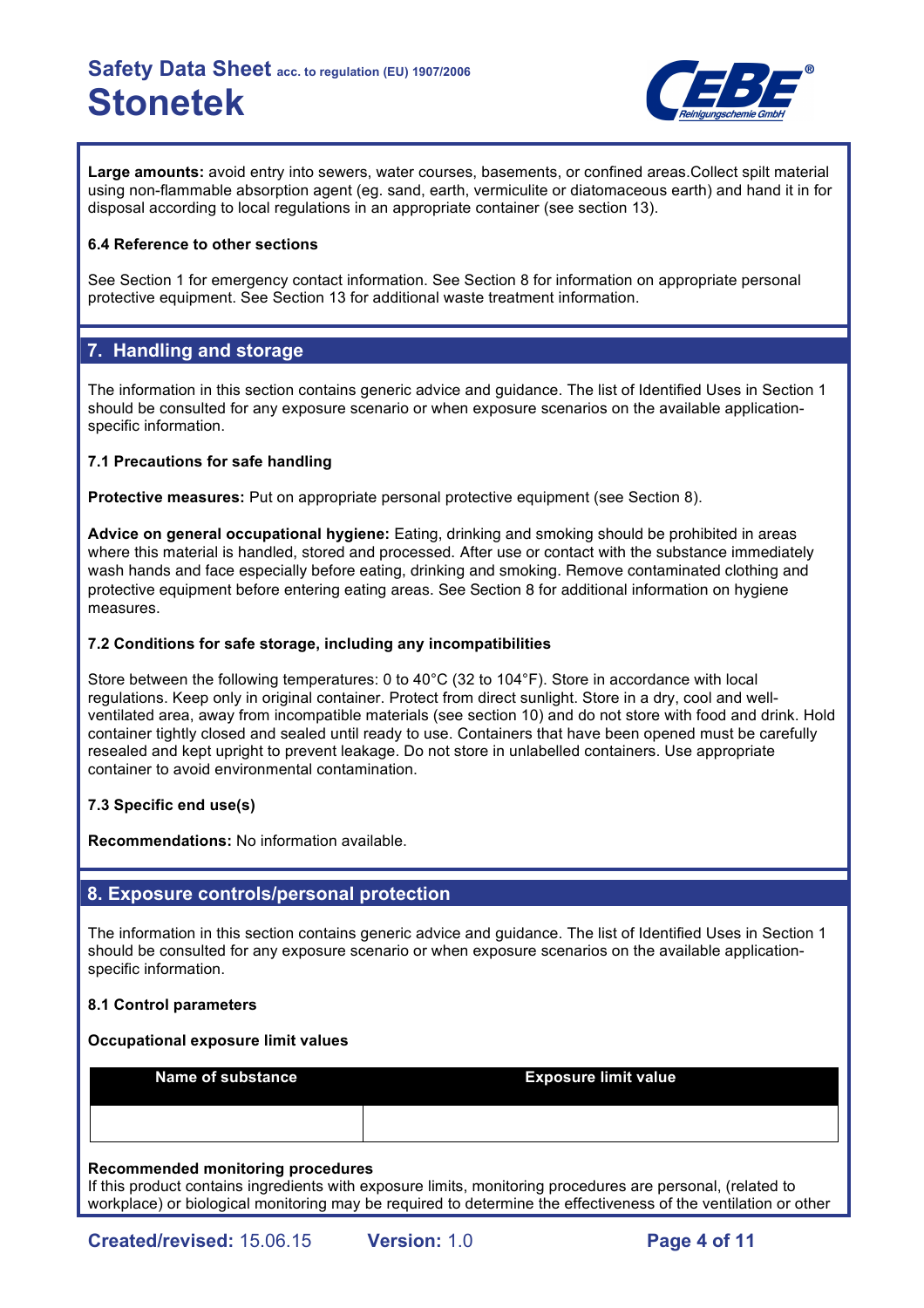

control measures and / or the necessity to use respiratory protective equipment. Reference should be made to European Standard EN 689 for methods for the assessment of exposure by inhalation to chemical agents and national guidance documents for methods for the determination of hazardous substances.

#### **Derived effect concentrations**

No Derived No Effect Levels (DNEL) – values available.

#### **Predicted effect concentrations**

No Predicted No Effect Concentrations (PNEC) available.

#### **8.2 Limitation and monitoring of exposure**

**Appropriate technical controls:** Use only with adequate ventilation. Process enclosures, local exhaust ventilation or other engineering controls be used to keep worker exposure to airborne contaminants below any recommended or statutory limits. The engineering controls also need to keep gas, vapor or dust concentrations below any lower explosive limits. Use explosion-proof ventilation equipment.

#### **Personal protective measures**

**Hygiene measures:** After handling chemical products and at the end of the working day as well as before eating, smoking and using the toilet thoroughly wash hands, forearms and face. Select appropriate techniques to remove potentially contaminated clothing. Wash contaminated clothing before reusing. Ensure that eyewash stations and safety showers are close to the work area.

**Eye protection / face protection (EN 166):** No special recommendations.

**Hand protection (EN 374):** No special recommendations.

**Skin protection (EN 14605):** Before handling this product the personal protective equipment should be selected on the basis of the task and the associated risks to be carried out and approved by a specialist.

**Other skin protection:** Appropriate footwear and any additional skin protection measures based on the task being performed and the risks involved and should be approved by a specialist.

**Respiratory protection (EN 143, 14387):** Under normal and intended conditions of product use no respirator is required. If workers are exposed to concentrations above the exposure limit, they must use appropriate, certified respirators.

**Thermal hazards:** Not applicable.

**Delimitation and monitoring of the environmental exposition:** Emissions from ventilation or work process equipment should be checked to ensure they comply with the requirements of environmental protection legislation. In some cases, fume scrubbers, filters or engineering modifications to the process equipment will be necessary to reduce emissions to acceptable levels.

## **9. Physical and chemical properties**

#### **9.1 Information on basic physical and chemical properties**

- **a) Appearance: Form:** liquid **Color:** white
- **b) Odor:** neutral
- **c) Odor threshold:** Not applicable and/or not determined for this mixture
- **d) pH:**  $6.0 \pm 0.5$  at  $20^{\circ}$ C
- **e) Freezing/melting point:** Not applicable and/or not determined for this mixture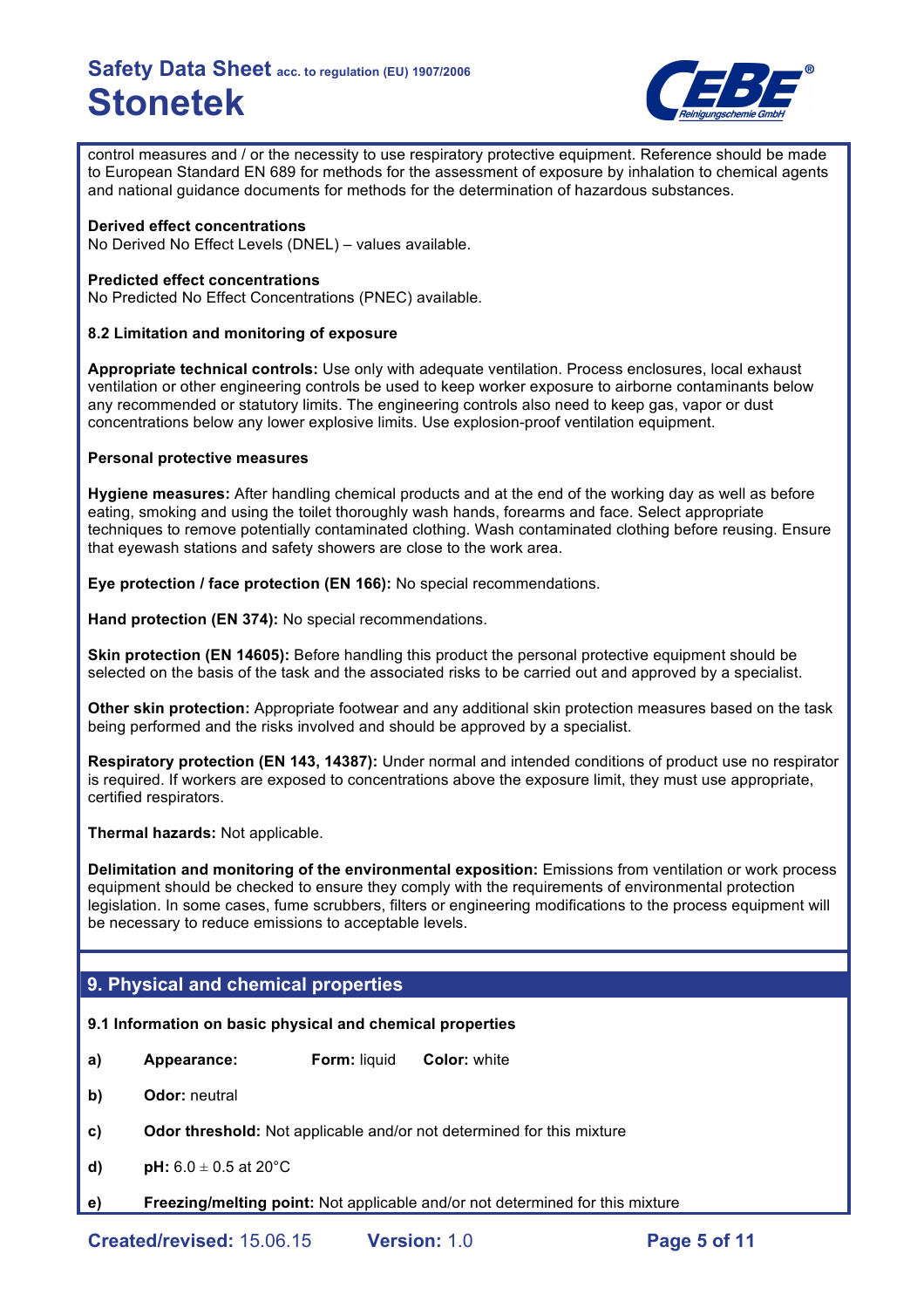

- **f) Boiling point/boiling range:** Not applicable and/or not determined for this mixture
- **g) Flash point:** Not applicable and/or not determined for this mixture
- **h) Evaporation rate:** Not applicable and/or not determined for this mixture
- **i) Flammability (solid, gas):** Not applicable and/or not determined for this mixture
- **j) Upper/lower explosion limit:** Not applicable and/or not determined for this mixture
- **k) Vapor pressure:** Not applicable and/or not determined for this mixture
- **l) Relative vapor density:** Not applicable and/or not determined for this mixture
- **m) Density:** 0.990 1.010 g/cm<sup>3</sup>
- **n) Solubility** easily soluble in the following substances: water
- **o) partition coefficient:** n-octanol/water: Not applicable and/or not determined for this mixture
- **p) Ignition temperature:** Not applicable and/or not determined for this mixture
- **q) Thermal decomposition:** Not applicable and/or not determined for this mixture
- **r) Viscositiy, dynamic:** Not applicable and/or not determined for this mixture
- **s) Explosive properties:** Not applicable and/or not determined for this mixture
- **t) Oxidizing properties:** Not applicable and/or not determined for this mixture

#### **9.2 Other information**

No further information available.

### **10. Stability and reactivity**

#### **10.1 Reactivity**

For this product or its ingredients no specific test data related to reactivity are available.

## **10.2 Chemical stability**

The product is stable.

#### **10.3 Possibility of hazardous reactions** Dangerous reactions will not occur under normal storage conditions and under normal use.

#### **10.4 Conditions to avoid** No specific data.

### **10.5 Incompatible materials**

No specific data.

#### **10.6 Hazardous decomposition products**

Under normal conditions of storage and use, hazardous decomposition products should not be produced.

## **11. Toxicological information**

**11.1 Information on toxicological effects**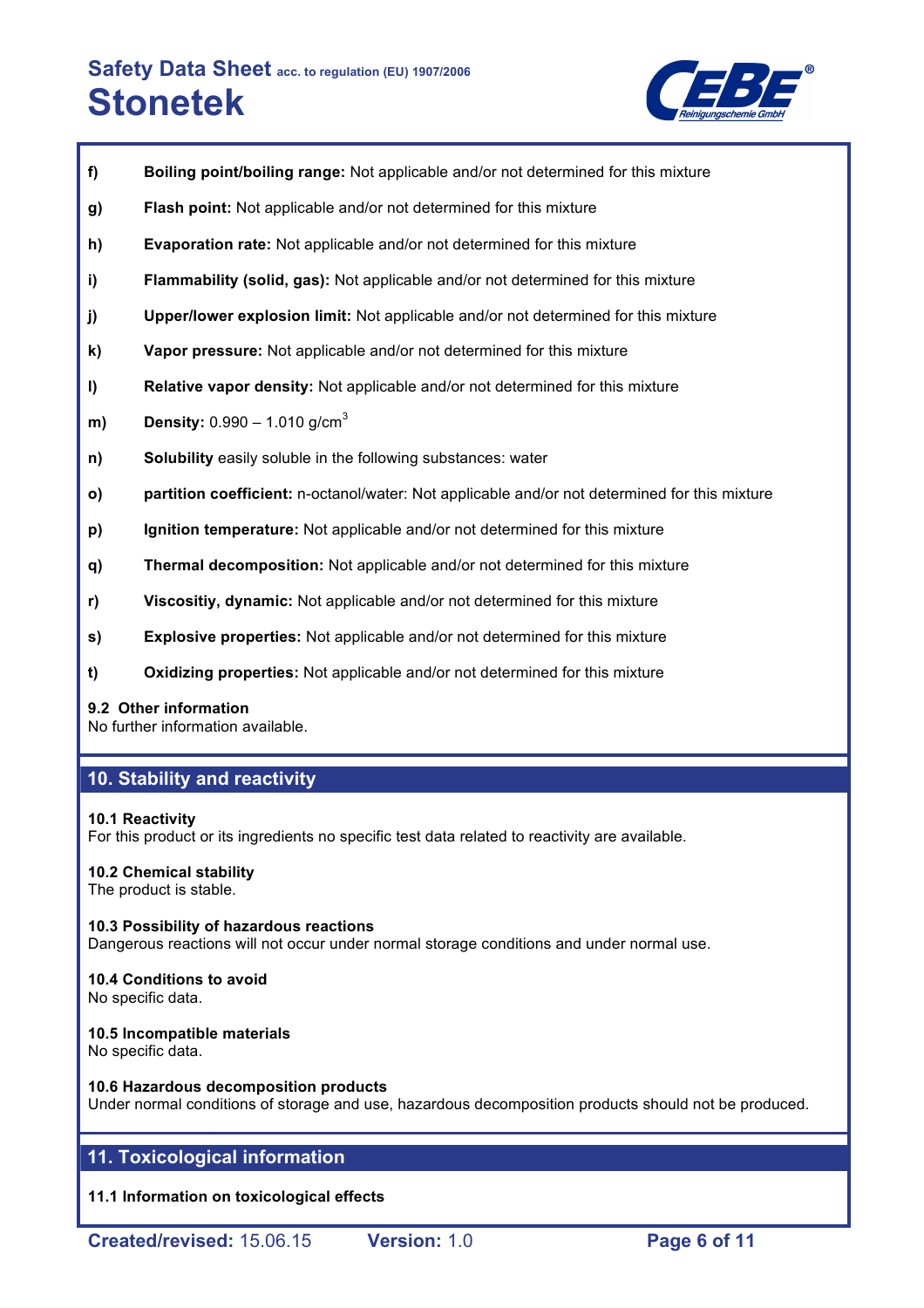

**a) acute toxicity:**

| a) acute toxicity:                                                                                           |               |                |               |                   |  |                    |  |
|--------------------------------------------------------------------------------------------------------------|---------------|----------------|---------------|-------------------|--|--------------------|--|
| Name of<br><b>Substance</b>                                                                                  | <b>Result</b> | <b>Species</b> | <b>Dose</b>   |                   |  | <b>Exposition</b>  |  |
|                                                                                                              |               |                |               |                   |  |                    |  |
| <b>Conclusion/Summary: Not determined for this mixture.</b>                                                  |               |                |               |                   |  |                    |  |
| b) Irritation to skin; c) Irritation to eyes; d) Sensitisation                                               |               |                |               |                   |  |                    |  |
| Name of<br><b>Substance</b>                                                                                  | <b>Result</b> | <b>Species</b> | <b>Points</b> | <b>Exposition</b> |  | <b>Observation</b> |  |
|                                                                                                              |               |                |               |                   |  |                    |  |
| Conclusion / Summary: No known significant effects or critical hazards.                                      |               |                |               |                   |  |                    |  |
| e) Germ cell mutagenicity:<br><b>Conclusion / Summary: No known significant effects or critical hazards.</b> |               |                |               |                   |  |                    |  |
| f) carcinogenicity:<br><b>Conclusion / Summary:</b> No known significant effects or critical hazards.        |               |                |               |                   |  |                    |  |

**g) reproductive toxicity:**

**Conclusion / Summary:** No known significant effects or critical hazards.

**h) specific target organ toxicity single exposure Conclusion / Summary:** No known significant effects or critical hazards.

**i) specific target organ toxicity after repeated exposure Conclusion / Summary:** No known significant effects or critical hazards.

**j) Aspiration hazard**

**Conclusion / Summary:** No known significant effects or critical hazards.

**Teratogenicity**

**Conclusion / Summary:** No known significant effects or critical hazards. **Information on the likely routes of exposure:** No known significant effects or critical hazards.

**Potential acute health effects**

**Inhalation:** No known significant effects or critical hazards. **Ingestion:** No known significant effects or critical hazards. **Skin contact:** No known significant effects or critical hazards. **Eye contact:** No known significant effects or critical hazards.

**Symptoms related to the physical, chemical and toxicological characteristics Inhalation:** No specific data. **Ingestion:** No specific data. **Skin contact:** No specific data. **Eye contact:** No specific data.

**Delayed and immediate effects and also chronic effects from short and long term exposure**

**Short term exposure**

**Potential immediate effects:** Not determined for the mixture. **Potential delayed effects:** Not determined for the mixture.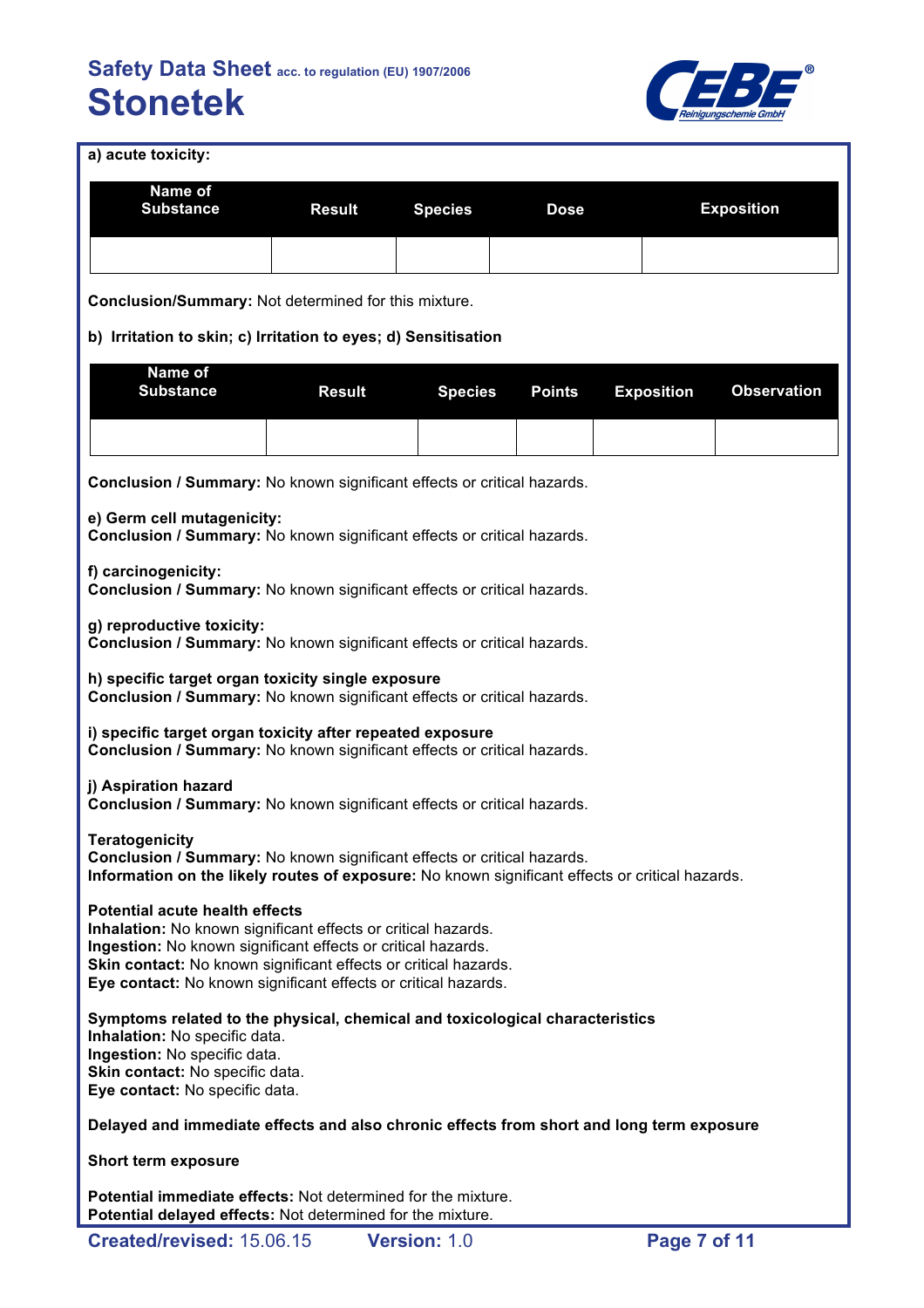

#### **Long-term exposure**

**Potential immediate effects:** Not determined for the mixture. **Potential delayed effects:** Not determined for the mixture.

**Potential chronic health effects**

**Conclusion / Summary:** Not determined for the mixture.

**General:** No known significant effects or critical hazards. **Carcinogenicity:** No known significant effects or critical hazards. **Mutagenicity:** No known significant effects or critical hazards. **Teratogenicity:** No known significant effects or critical hazards. **Developmental effects:** No known significant effects or critical hazards. **Fertility effects:** No known significant effects or critical hazards.

**Other information:** Not determined for the preparation.

## **12. Ecological information**

#### **12.1 Toxicity**

| Name of<br>substance | <b>Result</b> | <b>Species</b> | <b>Exposition</b> |
|----------------------|---------------|----------------|-------------------|
|                      |               |                |                   |

**Conclusion/Summary:** Not determined for this mixture.

#### **12.2 Persistence and degradability**

**Conclusion/Summary:** Not determined for this mixture.

#### **12.3 Bioaccumulative potential**

**Conclusion/Summary:** Not determined for this mixture.

**12.4 Mobility in soil**

**Partition coefficient ground/water (K<sub>OC</sub>):** Not determined for this mixture. **Mobility:** Not determined for this mixture.

## **12.5 Results of PBT and vPvB assessment**

**PBT:** not applicable **vPvB:** not applicable

#### **12.6 Other adverse effects**

No special effects or hazards known.

### **13. Disposal considerations**

The information in this section contains generic advice and guidance. The list of Identified Uses in Section 1 should be consulted for any exposure scenario or when exposure scenarios on the available applicationspecific information.

Waste disposal according to EC Directives on waste and hazardous waste. Waste codes should be assigned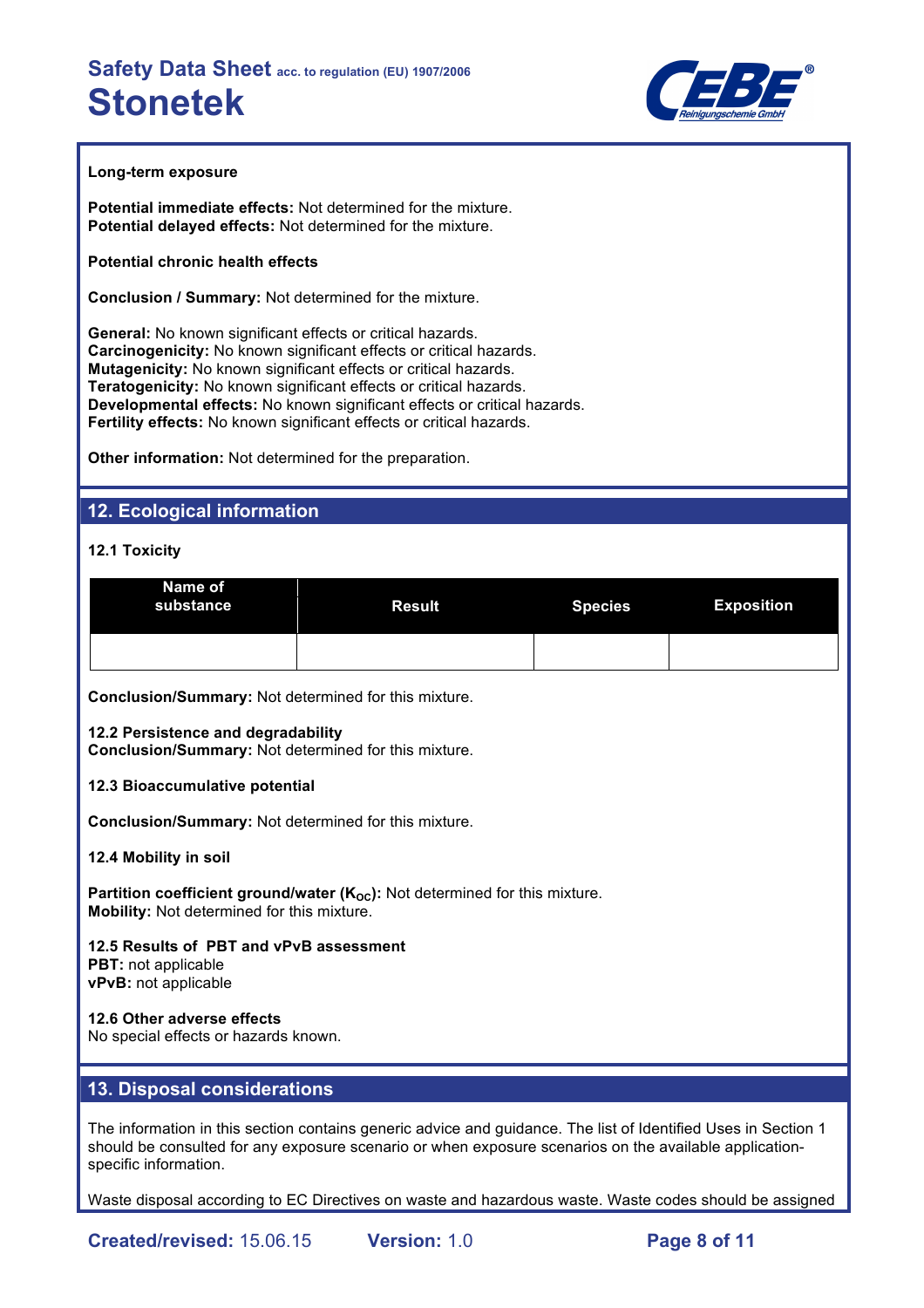

by the user, preferably in collaboration with the waste disposal authorities.

#### **13.1 Waste treatment methods**

#### **Product**

**Methods of disposal:** The generation of waste should be avoided or minimized wherever possible. Empty containers or liners may retain some product residues. Material and its container must be disposed of in a safe way. Significant quantities of waste product residue should not be disposed of via the foul sewer but processed in a suitable effluent treatment plant. Dispose of surplus and non-recyclable products via a licensed waste disposal contractor. Disposal of this product, solutions and any by-products should at all times comply with the environmental protection requirements and waste disposal legislation and the requirements of local authorities. Avoid the proliferation and dispersal of spilled material and contact with soil, waterways, drains and sewers.

**Hazardous waste:** According to the information available to the supplier at the time of creation/editing of this safety data sheet this product is not regulated as hazardous waste in the sense of EU regulation 2008/98/EC.

#### **Packaging**

**Methods of disposal:** The generation of waste should be avoided or minimized wherever possible. Waste packaging should be recycled.

**Special precautions:** This material and its container must be disposed of in a safe way. Empty containers or liners may retain some product residues. Avoid the proliferation and dispersal of spilled material and contact with soil, waterways, drains and sewers.

## **14. Transport information**

|                                          | <b>ADR/RID</b>               | <b>ADR/ADNR</b>          | <b>IMDG</b>    | <b>IATA</b>    |
|------------------------------------------|------------------------------|--------------------------|----------------|----------------|
| 14.1 UN Number                           | Not regulated.               | Not regulated.           | Not regulated. | Not regulated. |
| 14.2 UN proper<br>shipping name          | $\qquad \qquad \blacksquare$ |                          |                |                |
| 14.3 Transport<br>hazard class(es)       | ۰                            | $\overline{\phantom{0}}$ |                |                |
| 14.4 Packing<br>group                    |                              |                          |                |                |
| 14.5<br><b>Environmental</b><br>hazards  | No.                          | No.                      | No.            | No.            |
| 14.6 Special<br>precautions for<br>iuser | None.                        | None.                    | None.          | None.          |

**14.7 Transport in bulk according to Annex II of MARPOL 73/78 and the IBC Code** Not applicable.

**Multiplier according to ADR / RID 1.1.6.3:** Not applicable.

**Tunnel restriction code:** Not applicable.

#### **15. Regulatory information**

**15.1 Safety, health, and environmental regulations/legislation specific for the substance/mixture**

**EC-Regulation Nr. 1907/2006 (REACh)**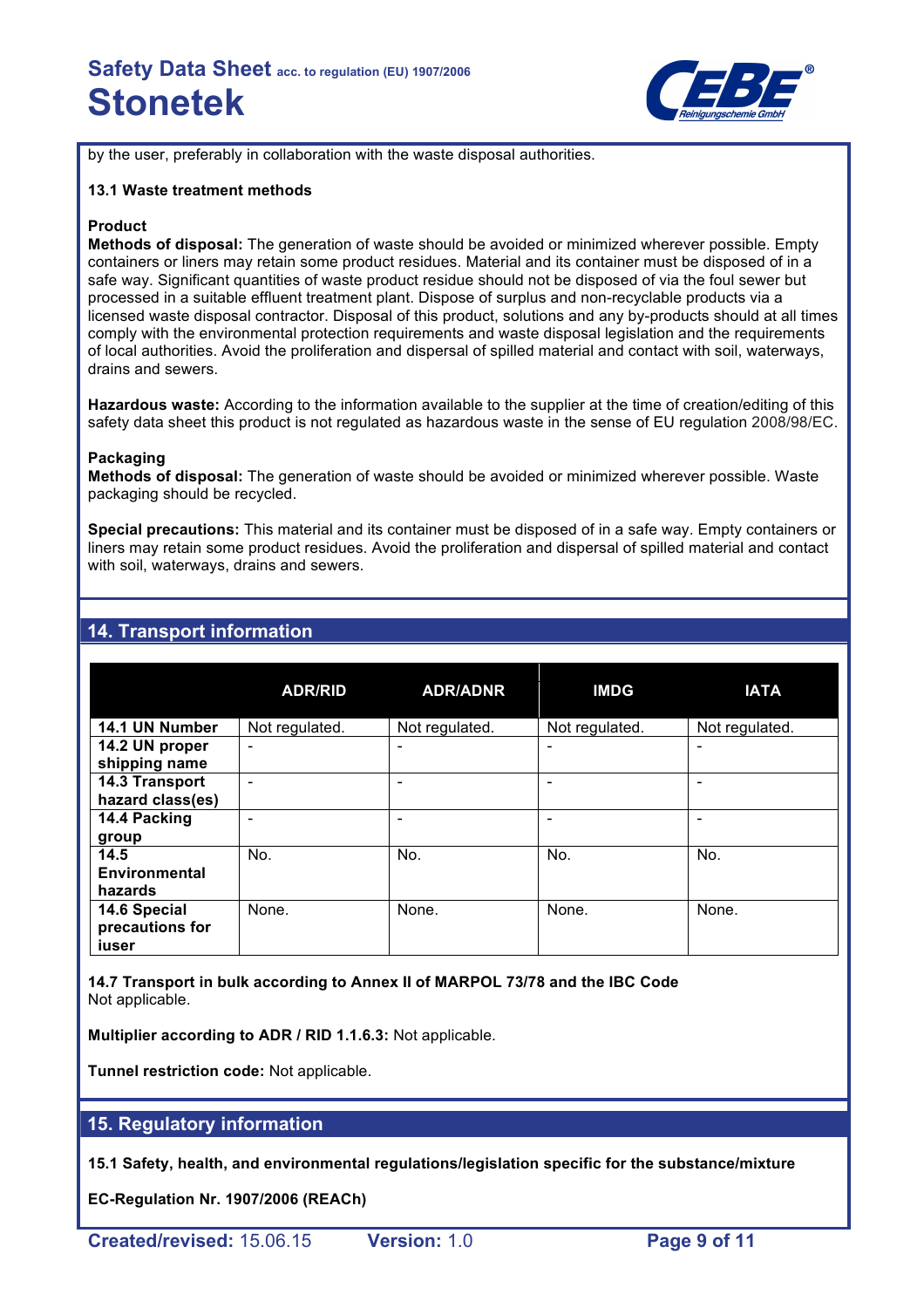

**Appendix XIV - Index of substances that require permission Substances causing special concern:** None of the ingredients is listed.

**Appendix XVII – Restriction of the production, the distribution, and the use of specific hazardous substances, mixtures, ans products:** Not applicable.

# **Other EU-Regulations**

**Contents according to 648/2004 EC:** None.

**15.2 Chemical safety assessment**

This product contains substances that still require substance assessments.

## **16. Other information**

 $\triangleright$  Marks the information that was changed since the last version.

### **Abbreviations and acronyms:**

ADN/ADNR = European agreement for the international transport of hazardous materials on inland waterways ADR = European agreement for the international transport of hazardous materials on roads ATE = Estimation acute toxicity BCF = Bio concentration factor CLP = Regulation concerning the classification, labeling, and packaging Verordnung über die Einstufung, Kennzeichnung und Verpackung [Regulation (EC) No. 1272/2008] CAS = Chemical Abstracts Services Number DNEL = Derived Non-Effect Level DPD = Mixture regulation [1999/45/EG] EC = Europaean Commission EG = EG-Nummer EUH-Satz = CLP-specific hazard phrase IATA = International Aviation Transport Association IBC = Intermediate Bulk Container IMDG = International Maritime Dangerous Goods Code LogPow = Logarithm base-10 of the n-octanol:water pertition coefficient MARPOL 73/78 = International agreement from 1973 for the prevention of marine pollution caused by ships in the version of the protocol from 1978. ("Marpol" = marine pollution) MAK = maximum workplace concentration PBT = Persistent, bioacuumulating, and toxic PNEC = Predicted No-Effect Concentration REACH = Regultion concerning the Registration, Evauation, Approval and Restriction of Chemical Substances [Regulation (EC) No. 1907/2006] RID = Regulation for the transport of hazardous goods by railway REACH # = REACH Registration number vPvB = very persistent and very bioaccumulating **Full text of abbreviated H statements:** None. **Full text of classifications [CLP / GHS]** None. **Manufacturer of protective gloves:**

KCL GmbH Industriepark Rhön